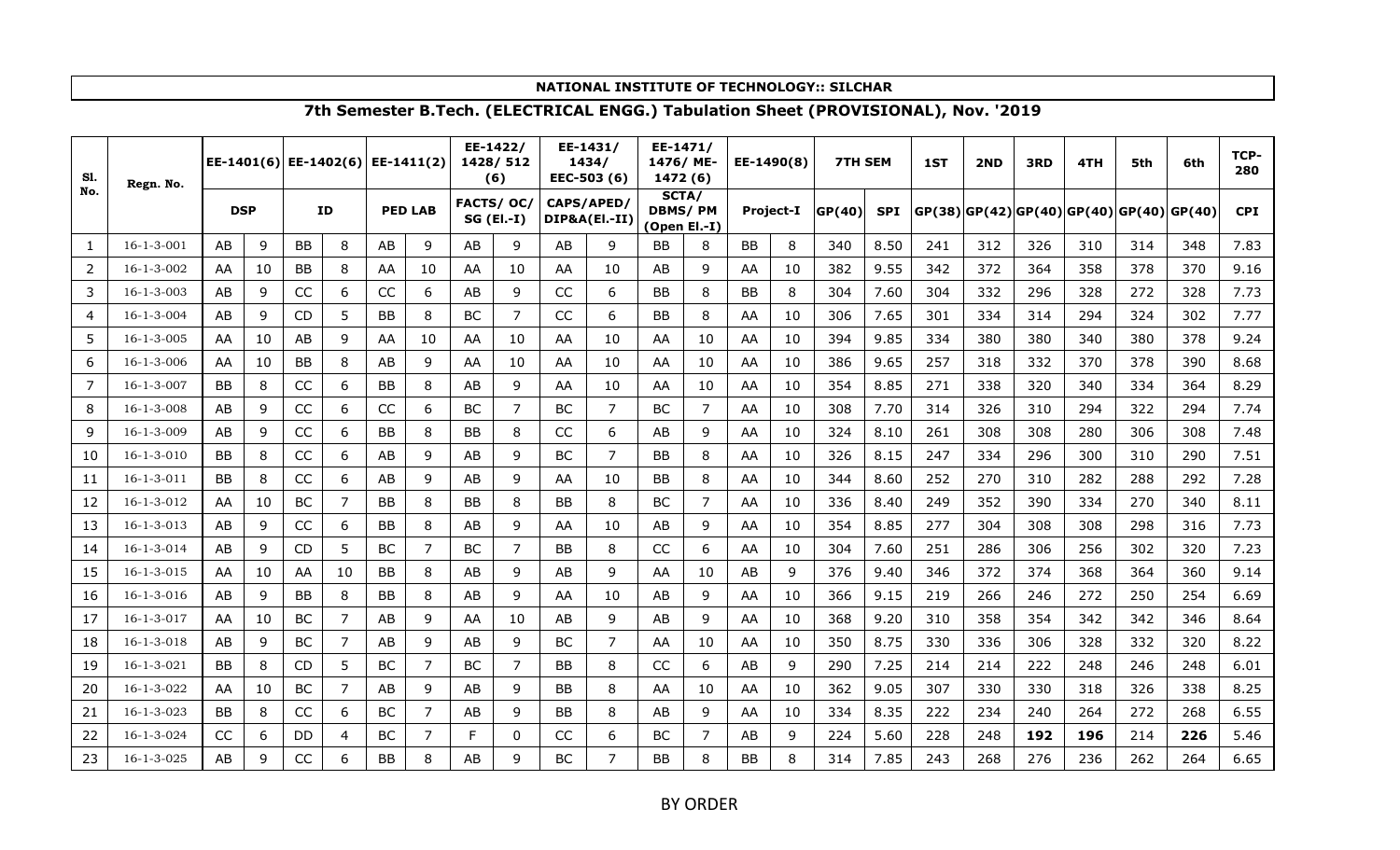| S1. | Regn. No.          |            |    |           | EE-1401(6) EE-1402(6) EE-1411(2) |           |                |            | EE-1422/<br>1428/512<br>(6) |            | EE-1431/<br>1434/<br>EEC-503 (6) | EE-1471/<br>1476/ME-<br>1472 (6)        |                | EE-1490(8) |           | <b>7TH SEM</b> |            | 1ST | 2ND | 3RD | 4TH                                          | 5th | 6th | TCP-<br>280 |
|-----|--------------------|------------|----|-----------|----------------------------------|-----------|----------------|------------|-----------------------------|------------|----------------------------------|-----------------------------------------|----------------|------------|-----------|----------------|------------|-----|-----|-----|----------------------------------------------|-----|-----|-------------|
| No. |                    | <b>DSP</b> |    |           | ID                               |           | <b>PED LAB</b> | FACTS/ OC/ | $SG$ (El.-I)                | CAPS/APED/ | DIP&A(EI .- II)                  | SCTA/<br><b>DBMS/PM</b><br>(Open El.-I) |                |            | Project-I | GP(40)         | <b>SPI</b> |     |     |     | $GP(38)$  GP(42) GP(40) GP(40) GP(40) GP(40) |     |     | <b>CPI</b>  |
| 24  | $16 - 1 - 3 - 026$ | ВB         | 8  | CC        | 6                                | BB        | 8              | CC         | 6                           | AB         | 9                                | <b>BC</b>                               | 7              | AB         | 9         | 304            | 7.60       | 211 | 242 | 258 | 204                                          | 238 | 266 | 6.15        |
| 25  | $16 - 1 - 3 - 027$ | AB         | 9  | <b>BB</b> | 8                                | AB        | 9              | AB         | q                           | <b>BB</b>  | 8                                | AB                                      | 9              | AA         | 10        | 356            | 8.90       | 304 | 314 | 320 | 332                                          | 360 | 344 | 8.32        |
| 26  | $16 - 1 - 3 - 028$ | AB         | 9  | BC        | 7                                | <b>BB</b> | 8              | AB         | 9                           | CC         | 6                                | <b>BC</b>                               | 7              | <b>BB</b>  | 8         | 308            | 7.70       | 266 | 324 | 312 | 286                                          | 342 | 296 | 7.62        |
| 27  | $16 - 1 - 3 - 029$ | AB         | 9  | <b>BB</b> | 8                                | <b>BB</b> | 8              | CC         | 6                           | AB         | 9                                | BB                                      | 8              | AB         | 9         | 328            | 8.20       | 277 | 272 | 330 | 270                                          | 290 | 312 | 7.43        |
| 28  | $16 - 1 - 3 - 030$ | AB         | 9  | CC        | 6                                | BB        | 8              | AB         | 9                           | BB         | 8                                | <b>BB</b>                               | 8              | AB         | 9         | 328            | 8.20       | 242 | 290 | 258 | 312                                          | 312 | 324 | 7.38        |
| 29  | 16-1-3-032         | <b>BB</b>  | 8  | <b>BB</b> | 8                                | <b>BB</b> | 8              | <b>BC</b>  | 7                           | <b>BC</b>  | 7                                | <b>BC</b>                               | $\overline{7}$ | <b>BB</b>  | 8         | 302            | 7.55       | 225 | 246 | 228 | 254                                          | 290 | 290 | 6.55        |
| 30  | $16 - 1 - 3 - 033$ | <b>DD</b>  | 4  | F         | 0                                | BC        | 7              | DD         | 4                           | DD.        | 4                                | <b>BC</b>                               | 7              | AA         | 10        | 208            | 5.20       | 134 | 180 | 112 | 118                                          | 108 | 134 | 3.55        |
| 31  | 16-1-3-034         | AA         | 10 | CC        | 6                                | BC        | 7              | BC         | 7                           | CC         | 6                                | AA                                      | 10             | AB         | 9         | 320            | 8.00       | 244 | 236 | 254 | 216                                          | 300 | 320 | 6.75        |
| 32  | $16 - 1 - 3 - 035$ | AB         | 9  | BB        | 8                                | ВB        | 8              | AB         | 9                           | AB         | 9                                | AB                                      | 9              | AA         | 10        | 360            | 9.00       | 285 | 334 | 318 | 336                                          | 364 | 358 | 8.41        |
| 33  | 16-1-3-037         | AB         | 9  | BC        | $\overline{7}$                   | AB        | 9              | <b>BB</b>  | 8                           | BB         | 8                                | AB                                      | 9              | AB         | 9         | 336            | 8.40       | 278 | 292 | 288 | 266                                          | 316 | 300 | 7.41        |
| 34  | $16 - 1 - 3 - 038$ | AA         | 10 | <b>BB</b> | 8                                | BC        | 7              | <b>BB</b>  | 8                           | AA         | 10                               | AB                                      | 9              | AA         | 10        | 364            | 9.10       | 298 | 338 | 334 | 300                                          | 330 | 328 | 8.19        |
| 35  | $16 - 1 - 3 - 039$ | AB         | 9  | <b>BB</b> | 8                                | <b>BB</b> | 8              | AB         | 9                           | AA         | 10                               | AB                                      | 9              | AA         | 10        | 366            | 9.15       | 265 | 318 | 334 | 326                                          | 316 | 348 | 8.12        |
| 36  | $16 - 1 - 3 - 040$ | <b>BB</b>  | 8  | CC        | 6                                | BB        | 8              | BB         | 8                           | CC         | 6                                | BB                                      | 8              | AB         | 9         | 304            | 7.60       | 291 | 314 | 332 | 306                                          | 262 | 232 | 7.29        |
| 37  | $16 - 1 - 3 - 041$ | AB         | 9  | CC        | 6                                | ВC        | $\overline{7}$ | BC         | 7                           | BC         | 7                                | <b>BC</b>                               | $\overline{7}$ | AB         | 9         | 302            | 7.55       | 267 | 256 | 264 | 290                                          | 288 | 300 | 7.03        |
| 38  | $16 - 1 - 3 - 042$ | AB         | 9  | BC        | 7                                | ВC        | 7              | CC         | 6                           | <b>CD</b>  | 5                                | <b>BC</b>                               | 7              | AB         | 9         | 290            | 7.25       | 217 | 246 | 304 | 280                                          | 292 | 248 | 6.70        |
| 39  | $16 - 1 - 3 - 043$ | <b>BB</b>  | 8  | <b>BB</b> | 8                                | BB        | 8              | BC         | 7                           | BB         | 8                                | <b>BC</b>                               | 7              | BB         | 8         | 308            | 7.70       | 293 | 348 | 330 | 322                                          | 314 | 324 | 8.00        |
| 40  | $16 - 1 - 3 - 044$ | AA         | 10 | AB        | 9                                | ΒB        | 8              | BB         | 8                           | AB         | 9                                | <b>BC</b>                               | 7              | AA         | 10        | 354            | 8.85       | 313 | 366 | 340 | 366                                          | 382 | 386 | 8.95        |
| 41  | $16 - 1 - 3 - 045$ | AA         | 10 | BC        | $\overline{7}$                   | <b>BB</b> | 8              | BB         | 8                           | AB         | 9                                | <b>CD</b>                               | 5              | AB         | 9         | 322            | 8.05       | 283 | 324 | 354 | 350                                          | 364 | 342 | 8.35        |
| 42  | $16 - 1 - 3 - 046$ | AA         | 10 | CC        | 6                                | BΒ        | 8              | <b>BC</b>  | 7                           | AB         | 9                                | <b>BB</b>                               | 8              | AA         | 10        | 336            | 8.40       | 275 | 294 | 346 | 298                                          | 308 | 288 | 7.66        |
| 43  | $16 - 1 - 3 - 047$ | AB         | 9  | <b>CD</b> | 5                                | BB        | 8              | <b>BB</b>  | 8                           | <b>BB</b>  | 8                                | <b>BC</b>                               | 7              | AA         | 10        | 318            | 7.95       | 319 | 348 | 340 | 354                                          | 322 | 308 | 8.25        |
| 44  | $16 - 1 - 3 - 048$ | AA         | 10 | AA        | 10                               | AA        | 10             | AA         | 10                          | AA         | 10                               | AA                                      | 10             | AA         | 10        | 400            | 10.00      | 343 | 394 | 386 | 362                                          | 382 | 400 | 9.53        |
| 45  | 16-1-3-049         | AA         | 10 | AB        | 9                                | AA        | 10             | AB         | 9                           | AB         | 9                                | AB                                      | 9              | AA         | 10        | 376            | 9.40       | 286 | 348 | 362 | 348                                          | 356 | 388 | 8.80        |
| 46  | 16-1-3-050         | AB         | 9  | BB        | 8                                | AA        | 10             | AA         | 10                          | AB         | a                                | AA                                      | 10             | AA         | 10        | 376            | 9.40       | 326 | 340 | 318 | 322                                          | 326 | 324 | 8.33        |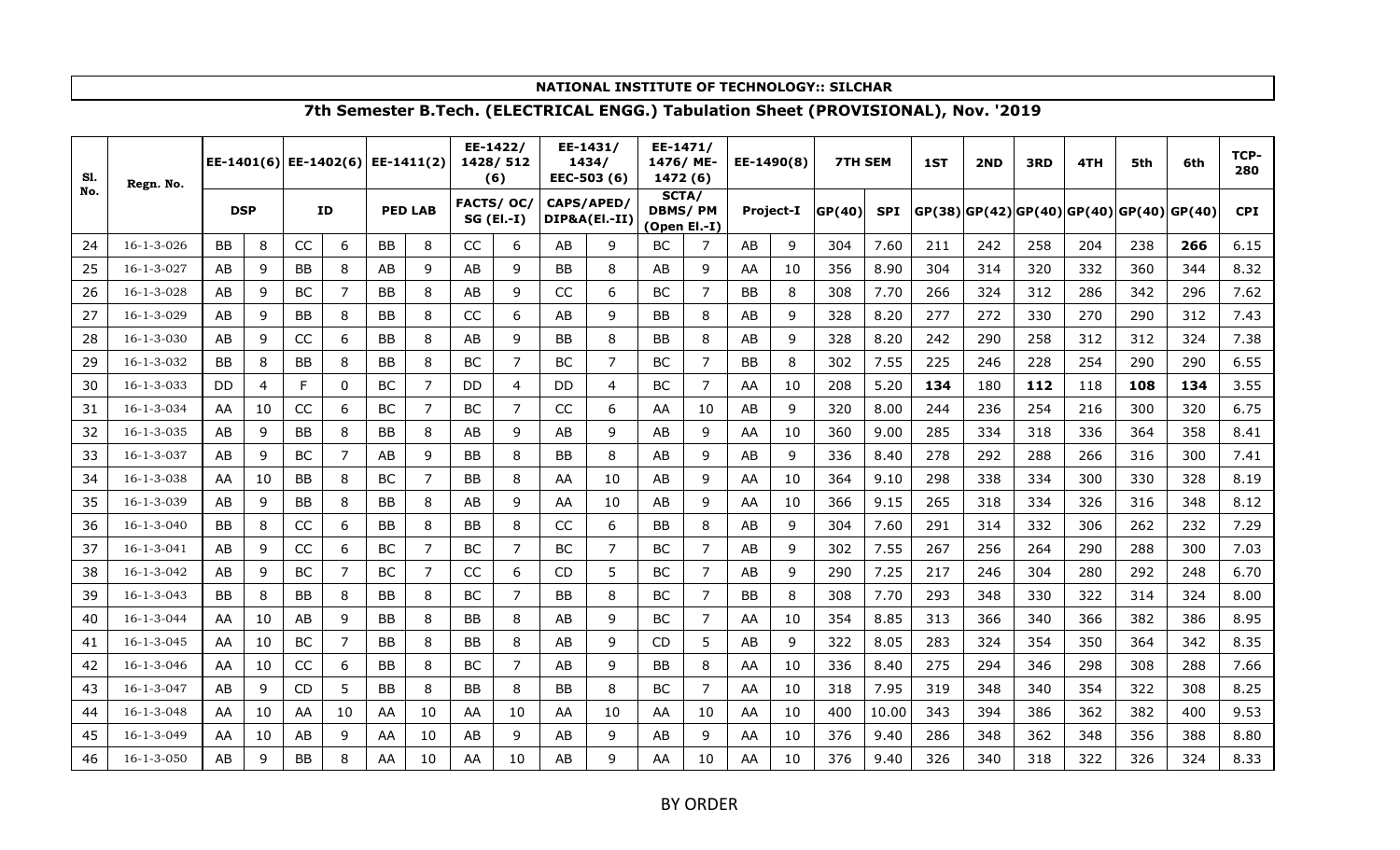| S1. | Regn. No.          |            |                |           | $ EE-1401(6) EE-1402(6) $ |           | EE-1411(2)     |           | EE-1422/<br>1428/512<br>(6) |            | EE-1431/<br>1434/<br>EEC-503 (6) | EE-1471/<br>1476/ME-<br>1472 (6)        |    | EE-1490(8) |           | <b>7TH SEM</b> |            | 1ST | 2ND | 3RD | 4TH                                          | 5th | 6th | TCP-<br>280 |
|-----|--------------------|------------|----------------|-----------|---------------------------|-----------|----------------|-----------|-----------------------------|------------|----------------------------------|-----------------------------------------|----|------------|-----------|----------------|------------|-----|-----|-----|----------------------------------------------|-----|-----|-------------|
| No. |                    | <b>DSP</b> |                |           | ID                        |           | <b>PED LAB</b> | FACTS/OC/ | $SG$ (El.-I)                | CAPS/APED/ | DIP&A(EI .- II)                  | SCTA/<br><b>DBMS/PM</b><br>(Open El.-I) |    |            | Project-I | GP(40)         | <b>SPI</b> |     |     |     | $GP(38)$  GP(42) GP(40) GP(40) GP(40) GP(40) |     |     | <b>CPI</b>  |
| 47  | $16 - 1 - 3 - 051$ | <b>BB</b>  | 8              | DD        | 4                         | CC        | 6              | CC        | 6                           | CD.        | 5                                | AB                                      | 9  | AB         | 9         | 276            | 6.90       | 287 | 328 | 256 | 264                                          | 290 | 256 | 6.99        |
| 48  | 16-1-3-052         | AA         | 10             | AA        | 10                        | AB        | 9              | AA        | 10                          | AB         | 9                                | AA                                      | 10 | AA         | 10        | 392            | 9.80       | 321 | 328 | 350 | 332                                          | 368 | 382 | 8.83        |
| 49  | $16 - 1 - 3 - 053$ | AA         | 10             | AA        | 10                        | AA        | 10             | AB        | 9                           | AA         | 10                               | AA                                      | 10 | AA         | 10        | 394            | 9.85       | 313 | 360 | 350 | 354                                          | 380 | 372 | 9.01        |
| 50  | $16 - 1 - 3 - 054$ | AB         | 9              | AB        | 9                         | <b>BB</b> | 8              | <b>BB</b> | 8                           | <b>BB</b>  | 8                                | <b>BB</b>                               | 8  | AA         | 10        | 348            | 8.70       | 262 | 300 | 310 | 286                                          | 346 | 342 | 7.84        |
| 51  | $16 - 1 - 3 - 055$ | AA         | 10             | AB        | 9                         | <b>BB</b> | 8              | AA        | 10                          | AB         | 9                                | AA                                      | 10 | AA         | 10        | 384            | 9.60       | 308 | 360 | 362 | 378                                          | 368 | 370 | 9.04        |
| 52  | $16 - 1 - 3 - 056$ | AB         | 9              | AA        | 10                        | AA        | 10             | AB        | 9                           | AB         | 9                                | AA                                      | 10 | AA         | 10        | 382            | 9.55       | 288 | 342 | 344 | 370                                          | 384 | 360 | 8.82        |
| 53  | $16 - 1 - 3 - 057$ | AB         | 9              | <b>DD</b> | 4                         | <b>BB</b> | 8              | <b>BB</b> | 8                           | BC         | 7                                | <b>BB</b>                               | 8  | AA         | 10        | 312            | 7.80       | 308 | 290 | 300 | 344                                          | 340 | 336 | 7.96        |
| 54  | $16 - 1 - 3 - 058$ | AA         | 10             | CD        | 5                         | <b>BB</b> | 8              | BB        | 8                           | BC         | 7                                | CD                                      | 5  | AB         | 9         | 298            | 7.45       | 280 | 296 | 332 | 268                                          | 342 | 308 | 7.59        |
| 55  | $16 - 1 - 3 - 059$ | AB         | 9              | CC        | 6                         | <b>BC</b> | 7              | AB        | 9                           | <b>BC</b>  | 7                                | AB                                      | 9  | AB         | 9         | 326            | 8.15       | 282 | 298 | 302 | 328                                          | 298 | 334 | 7.74        |
| 56  | $16 - 1 - 3 - 060$ | AA         | 10             | AB        | 9                         | <b>BB</b> | 8              | AB        | 9                           | AB         | 9                                | <b>BB</b>                               | 8  | AA         | 10        | 366            | 9.15       | 243 | 268 | 302 | 260                                          | 336 | 302 | 7.42        |
| 57  | $16 - 1 - 3 - 061$ | CC         | 6              | F         | 0                         | <b>BC</b> | $\overline{7}$ | DD        | 4                           | DD         | 4                                | <b>CD</b>                               | 5  | AA         | 10        | 208            | 5.20       | 218 | 248 | 240 | 202                                          | 202 | 164 | 5.29        |
| 58  | 16-1-3-062         | AB         | 9              | <b>BB</b> | 8                         | AB        | 9              | AB        | 9                           | <b>BB</b>  | 8                                | BB                                      | 8  | AA         | 10        | 350            | 8.75       | 329 | 308 | 318 | 294                                          | 326 | 336 | 8.08        |
| 59  | $16 - 1 - 3 - 063$ | <b>BC</b>  | $\overline{7}$ | CC        | 6                         | <b>BC</b> | $\overline{7}$ | CC        | 6                           | <b>BB</b>  | 8                                | BB                                      | 8  | AB         | 9         | 296            | 7.40       | 269 | 230 | 236 | 222                                          | 246 | 260 | 6.28        |
| 60  | $16 - 1 - 3 - 064$ | AA         | 10             | AA        | 10                        | AB        | 9              | AA        | 10                          | AA         | 10                               | AB                                      | 9  | AB         | 9         | 384            | 9.60       | 328 | 284 | 354 | 358                                          | 372 | 362 | 8.72        |
| 61  | $16 - 1 - 3 - 065$ | AB         | 9              | F         | 0                         | <b>CD</b> | 5              | DD        | 4                           | CD         | 5                                | CC                                      | 6  | <b>BB</b>  | 8         | 218            | 5.45       | 213 | 218 | 210 | 178                                          | 188 | 138 | 4.87        |
| 62  | 16-1-3-066         | CC         | 6              | CD        | 5                         | <b>BB</b> | 8              | DD        | 4                           | CC         | 6                                | CC                                      | 6  | AA         | 10        | 258            | 6.45       | 299 | 276 | 330 | 304                                          | 346 | 312 | 7.59        |
| 63  | $16 - 1 - 3 - 067$ | CC         | 6              | <b>CD</b> | 5                         | <b>BB</b> | 8              | BC        | 7                           | <b>CD</b>  | 5                                | C <sub>D</sub>                          | 5  | AA         | 10        | 264            | 6.60       | 299 | 282 | 252 | 252                                          | 262 | 298 | 6.82        |
| 64  | 16-1-3-068         | AA         | 10             | AA        | 10                        | AA        | 10             | AA        | 10                          | AA         | 10                               | AA                                      | 10 | AA         | 10        | 400            | 10.00      | 353 | 400 | 400 | 390                                          | 400 | 392 | 9.77        |
| 65  | $16 - 1 - 3 - 069$ | AB         | 9              | CD        | 5                         | <b>BB</b> | 8              | <b>BB</b> | 8                           | BC         | 7                                | BB                                      | 8  | AA         | 10        | 318            | 7.95       | 331 | 318 | 324 | 330                                          | 338 | 336 | 8.20        |
| 66  | $16 - 1 - 3 - 070$ | AB         | 9              | BC        | 7                         | BC        | 7              | AB        | 9                           | AB         | 9                                | BB                                      | 8  | AB         | 9         | 338            | 8.45       | 249 | 254 | 280 | 256                                          | 268 | 298 | 6.94        |
| 67  | $16 - 1 - 3 - 071$ | <b>BB</b>  | 8              | BC        | $\overline{7}$            | BC        | $\overline{7}$ | AB        | 9                           | CC         | 6                                | <b>BB</b>                               | 8  | AB         | 9         | 314            | 7.85       | 294 | 288 | 314 | 276                                          | 338 | 312 | 7.63        |
| 68  | 16-1-3-072         | AA         | 10             | AA        | 10                        | AA        | 10             | AA        | 10                          | AA         | 10                               | AA                                      | 10 | AB         | 9         | 392            | 9.80       | 349 | 368 | 382 | 382                                          | 398 | 400 | 9.54        |
| 69  | $16 - 1 - 3 - 073$ | <b>BB</b>  | 8              | <b>CD</b> | 5                         | BC        | 7              | <b>BB</b> | 8                           | BC         | 7                                | AB                                      | 9  | AA         | 10        | 316            | 7.90       | 323 | 308 | 332 | 298                                          | 302 | 264 | 7.65        |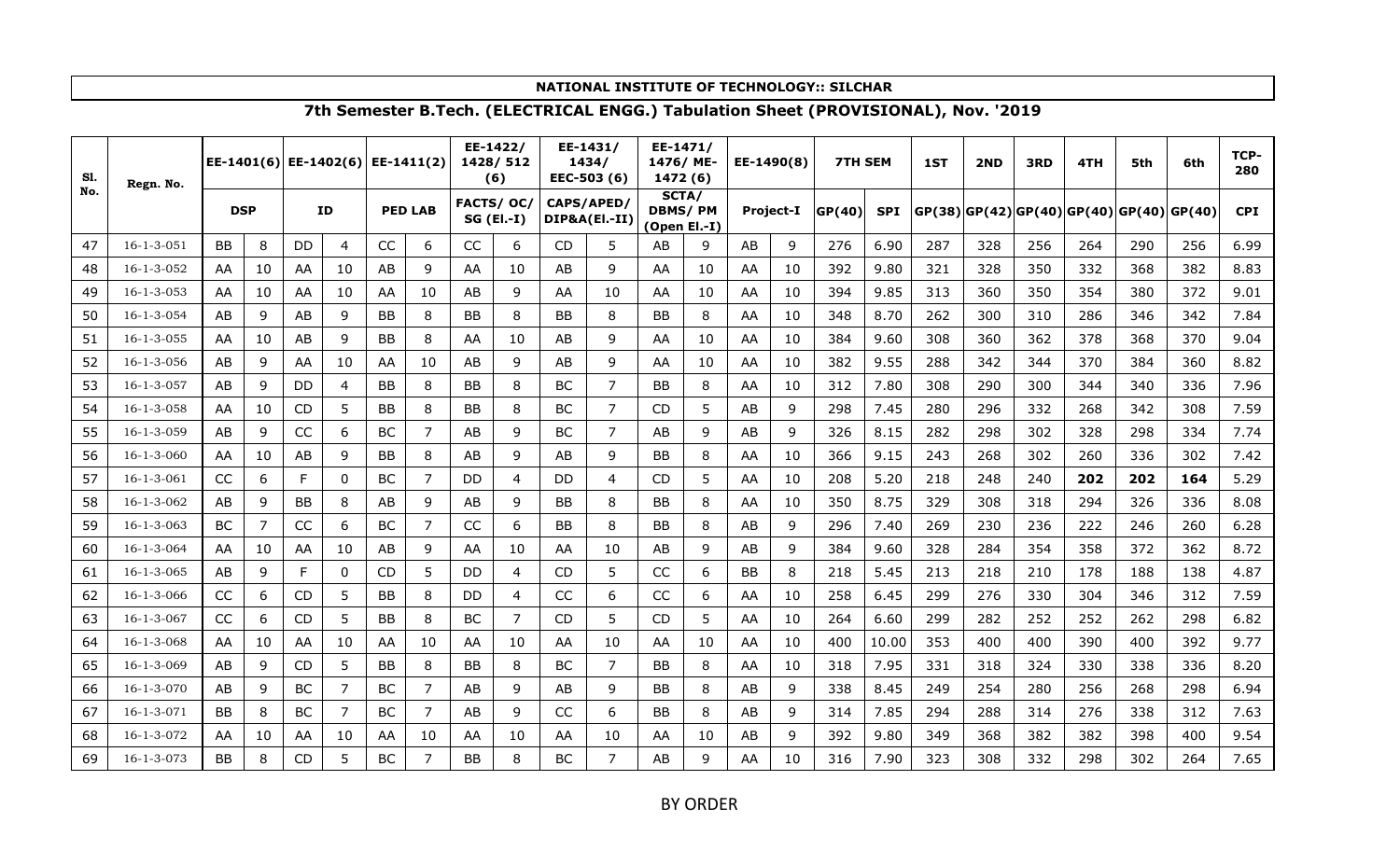| S1. | Regn. No.          |            |                | EE-1401(6) EE-1402(6) EE-1411(2) |                |           |                |            | EE-1422/<br>1428/512<br>(6) |           | EE-1431/<br>1434/<br>EEC-503 (6) | EE-1471/<br>1476/ME-<br>1472 (6)        |                | EE-1490(8) |                  | <b>7TH SEM</b> |            | 1ST | 2ND | 3RD | 4TH                                          | 5th | 6th | TCP-<br>280 |
|-----|--------------------|------------|----------------|----------------------------------|----------------|-----------|----------------|------------|-----------------------------|-----------|----------------------------------|-----------------------------------------|----------------|------------|------------------|----------------|------------|-----|-----|-----|----------------------------------------------|-----|-----|-------------|
| No. |                    | <b>DSP</b> |                |                                  | <b>ID</b>      |           | <b>PED LAB</b> | FACTS/ OC/ | $SG$ (El.-I)                |           | CAPS/APED/<br>DIP&A(EI .- II)    | SCTA/<br><b>DBMS/PM</b><br>(Open El.-I) |                |            | <b>Project-I</b> | GP(40)         | <b>SPI</b> |     |     |     | $GP(38)$  GP(42) GP(40) GP(40) GP(40) GP(40) |     |     | <b>CPI</b>  |
| 70  | 16-1-3-074         | AB         | 9              | CC                               | 6              | BB        | 8              | CC         | 6                           | BC        | 7                                | <b>BB</b>                               | 8              | AB         | 9                | 304            | 7.60       | 283 | 292 | 262 | 292                                          | 274 | 282 | 7.10        |
| 71  | $16 - 1 - 3 - 075$ | AB         | 9              | DD                               | $\overline{4}$ | CC        | 6              | AB         | 9                           | CC        | 6                                | <b>BC</b>                               | 7              | AB         | 9                | 294            | 7.35       | 278 | 260 | 316 | 266                                          | 274 | 280 | 7.03        |
| 72  | 16-1-3-076         | AB         | 9              | F                                | 0              | <b>BB</b> | 8              | BB         | 8                           | CC        | 6                                | <b>BC</b>                               | 7              | AA         | 10               | 276            | 6.90       | 283 | 302 | 324 | 262                                          | 318 | 286 | 7.33        |
| 73  | $16 - 1 - 3 - 077$ | <b>BC</b>  | 7              | <b>DD</b>                        | $\overline{4}$ | <b>BB</b> | 8              | <b>BC</b>  | 7                           | CC        | 6                                | <b>BC</b>                               | $\overline{7}$ | AA         | 10               | 282            | 7.05       | 278 | 300 | 270 | 270                                          | 270 | 266 | 6.91        |
| 74  | $16 - 1 - 3 - 078$ | AA         | 10             | CC                               | 6              | AB        | 9              | AA         | 10                          | <b>BB</b> | 8                                | BB                                      | 8              | BB         | 8                | 334            | 8.35       | 325 | 340 | 350 | 332                                          | 380 | 362 | 8.65        |
| 75  | $16 - 1 - 3 - 079$ | AB         | 9              | DD                               | 4              | BC        | $\overline{7}$ | CC         | 6                           | CC        | 6                                | BB                                      | 8              | AA         | 10               | 292            | 7.30       | 319 | 340 | 362 | 340                                          | 332 | 304 | 8.18        |
| 76  | 16-1-3-080         | F          | 0              | F                                | 0              | CC        | 6              | DD         | 4                           | F         | 0                                | CD                                      | 5              | <b>BB</b>  | 8                | 130            | 3.25       | 206 | 202 | 164 | 126                                          | 94  | 144 | 3.81        |
| 77  | $16 - 1 - 3 - 081$ | <b>BC</b>  | 7              | CC                               | 6              | BC        | 7              | BC         | 7                           | DD        | 4                                | BC                                      | 7              | AA         | 10               | 280            | 7.00       | 299 | 286 | 326 | 272                                          | 286 | 270 | 7.21        |
| 78  | 16-1-3-082         | AB         | 9              | F                                | 0              | BB        | 8              | CC         | 6                           | DD        | 4                                | <b>BC</b>                               | 7              | AB         | 9                | 244            | 6.10       | 278 | 290 | 316 | 272                                          | 274 | 254 | 6.89        |
| 79  | $16 - 1 - 3 - 083$ | <b>BC</b>  | $\overline{7}$ | F                                | 0              | <b>BB</b> | 8              | F          | 0                           | DD        | $\overline{4}$                   | CC                                      | 6              | AB         | 9                | 190            | 4.75       | 301 | 278 | 286 | 260                                          | 256 | 250 | 6.50        |
| 80  | 16-1-3-084         | AB         | 9              | CC                               | 6              | BC        | 7              | AB         | 9                           | BB        | 8                                | BB                                      | 8              | AB         | 9                | 326            | 8.15       | 334 | 326 | 310 | 268                                          | 306 | 326 | 7.84        |
| 81  | $16 - 1 - 3 - 085$ | <b>BB</b>  | 8              | <b>BC</b>                        | $\overline{7}$ | BB        | 8              | AB         | 9                           | BC        | 7                                | AA                                      | 10             | AB         | 9                | 334            | 8.35       | 302 | 280 | 344 | 306                                          | 322 | 270 | 7.71        |
| 82  | $16 - 1 - 3 - 086$ | AB         | 9              | <b>BB</b>                        | 8              | AB        | 9              | AB         | 9                           | AA        | 10                               | AB                                      | 9              | AB         | 9                | 360            | 9.00       | 275 | 276 | 338 | 278                                          | 318 | 356 | 7.86        |
| 83  | 16-1-3-087         | AB         | 9              | <b>CD</b>                        | 5              | BC        | 7              | BB         | 8                           | <b>BB</b> | 8                                | <b>BC</b>                               | 7              | BB         | 8                | 300            | 7.50       | 245 | 250 | 242 | 238                                          | 270 | 298 | 6.58        |
| 84  | 16-1-3-088         | BC         | 7              | DD                               | 4              | AB        | 9              | BC         |                             | AB        | 9                                | <b>BC</b>                               | 7              | AA         | 10               | 302            | 7.55       | 268 | 242 | 288 | 288                                          | 254 | 272 | 6.84        |
| 85  | $16 - 1 - 3 - 090$ | AB         | 9              | CC                               | 6              | AB        | 9              | BB         | 8                           | CC        | 6                                | BB                                      | 8              | AB         | 9                | 312            | 7.80       | 328 | 364 | 354 | 292                                          | 328 | 334 | 8.26        |
| 86  | $16 - 1 - 3 - 091$ | <b>BB</b>  | 8              | F                                | $\mathbf{0}$   | ВC        | 7              | CC         | 6                           | <b>CD</b> | 5                                | <b>BC</b>                               | 7              | AA         | 10               | 250            | 6.25       | 286 | 282 | 220 | 234                                          | 262 | 270 | 6.44        |
| 87  | 16-1-3-092         | AB         | 9              | CC                               | 6              | <b>BB</b> | 8              | AA         | 10                          | AA        | 10                               | <b>BB</b>                               | 8              | AA         | 10               | 354            | 8.85       | 289 | 270 | 304 | 276                                          | 306 | 330 | 7.60        |
| 88  | $16 - 1 - 3 - 093$ | BC         | 7              | F                                | $\mathbf{0}$   | BC        | 7              | <b>CD</b>  | 5                           | <b>DD</b> | 4                                | CC                                      | 6              | AB         | 9                | 218            | 5.45       | 218 | 200 | 210 | 206                                          | 198 | 208 | 5.21        |
| 89  | $16 - 1 - 3 - 094$ | AB         | 9              | DD                               | 4              | BС        | 7              | <b>BC</b>  | 7                           | <b>BB</b> | 8                                | CD.                                     | 5              | AB         | 9                | 284            | 7.10       | 210 | 222 | 214 | 118                                          | 204 | 206 | 5.21        |
| 90  | $16 - 1 - 3 - 095$ | AA         | 10             | AB                               | 9              | AA        | 10             | AA         | 10                          | AB        | 9                                | AA                                      | 10             | AA         | 10               | 388            | 9.70       | 353 | 386 | 368 | 378                                          | 386 | 384 | 9.44        |
| 91  | $16 - 1 - 3 - 096$ | CC         | 6              | <b>CD</b>                        | 5              | BC        | 7              | <b>BC</b>  | 7                           | CD        | 5                                | CD                                      | 5              | BB         | 8                | 246            | 6.15       | 190 | 196 | 184 | 154                                          | 186 | 184 | 4.79        |
| 92  | $16 - 1 - 3 - 098$ | AA         | 10             | AB                               | 9              | AA        | 10             | AA         | 10                          | AA        | 10                               | AB                                      | 9              | AA         | 10               | 388            | 9.70       | 319 | 312 | 384 | 376                                          | 400 | 368 | 9.10        |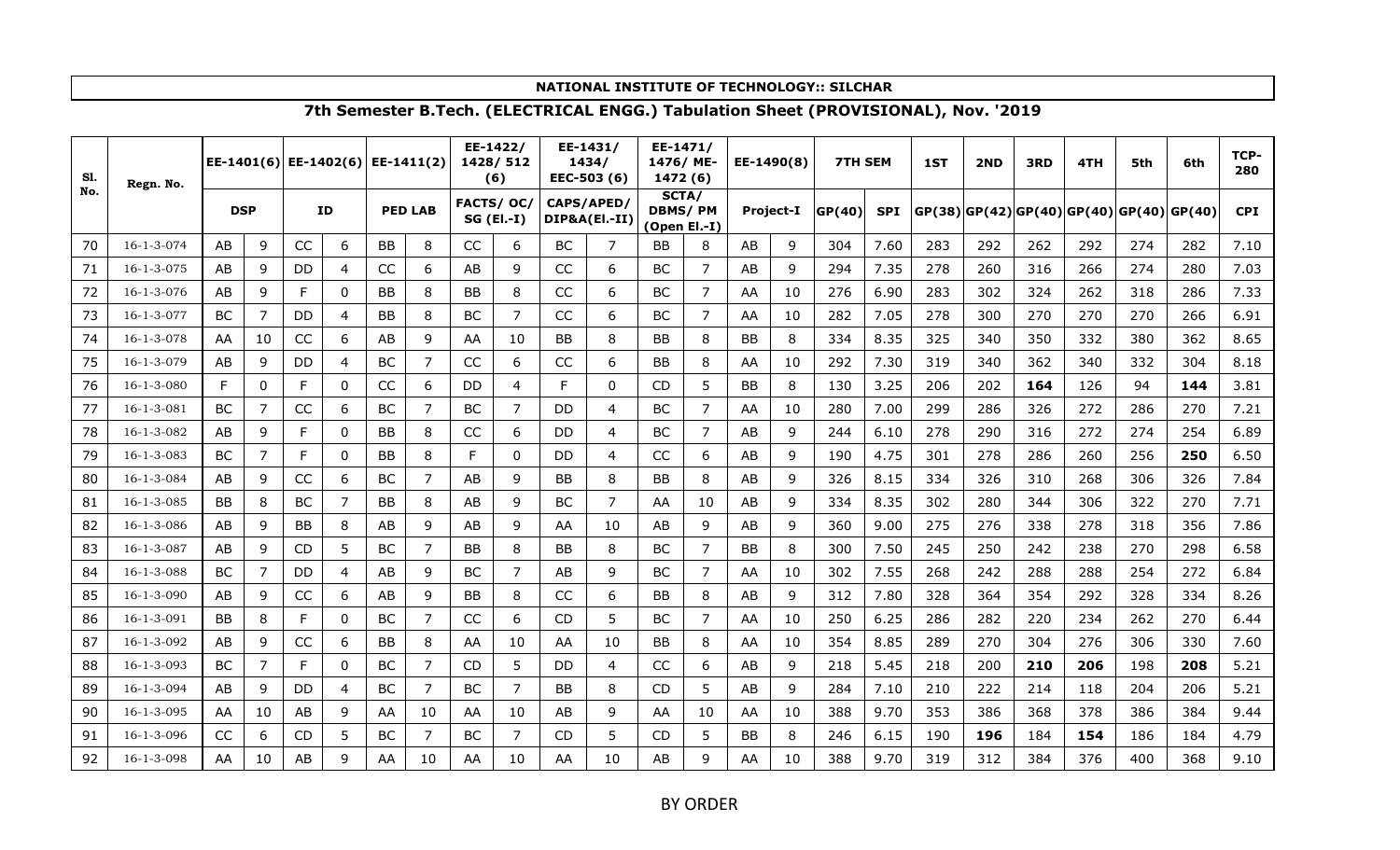| S1.<br>No. | Regn. No.          | EE-1401(6) EE-1402(6) EE-1411(2) |    |           |                |           |                |           | EE-1422/<br>1428/512<br>(6)      |           | EE-1431/<br>1434/<br>EEC-503 (6) | 1476/ME-  | EE-1471/<br>1472 (6)                    |           | EE-1490(8)       | <b>7TH SEM</b> |            | 1ST | 2ND | 3RD | 4TH                                                  | 5th | 6th | TCP-<br>280 |
|------------|--------------------|----------------------------------|----|-----------|----------------|-----------|----------------|-----------|----------------------------------|-----------|----------------------------------|-----------|-----------------------------------------|-----------|------------------|----------------|------------|-----|-----|-----|------------------------------------------------------|-----|-----|-------------|
|            |                    | <b>DSP</b>                       |    |           | <b>ID</b>      |           | <b>PED LAB</b> |           | <b>FACTS/OC/</b><br>$SG$ (El.-I) |           | CAPS/APED/<br>DIP&A(El.-II)      |           | SCTA/<br><b>DBMS/PM</b><br>(Open El.-I) |           | <b>Project-I</b> | GP(40)         | <b>SPI</b> |     |     |     | $ GP(38) GP(42) GP(40) GP(40) GP(40) GP(40) GP(40) $ |     |     | <b>CPI</b>  |
| 93         | 16-1-3-099         | AA                               | 10 |           | $\mathbf{0}$   | AB        | 9              | <b>BB</b> | 8                                | CC        | 6                                | <b>CD</b> | 5                                       | AB        | 9                | 264            | 6.60       | 234 | 260 | 266 | 252                                                  | 292 | 270 | 6.56        |
| 94         | $16 - 1 - 3 - 100$ | AA                               | 10 | AB        | 9              | AB        | 9              | AA        | 10                               | AA        | 10                               | AB        | 9                                       | AA        | 10               | 386            | 9.65       | 335 | 318 | 370 | 328                                                  | 370 | 350 | 8.78        |
| 95         | $16 - 1 - 3 - 101$ | <b>BB</b>                        | 8  | <b>CD</b> | 5.             | AB        | 9              | DD        | 4                                |           | <b>FALSE</b>                     |           | # ##                                    | AA        | 10               | 200            | 5.00       | 222 | 214 | 220 | 250                                                  | 268 | 286 | 5.93        |
| 96         | $16 - 1 - 3 - 102$ | AA                               | 10 | <b>BC</b> | $\overline{7}$ | AB        | 9              | AA        | 10                               | <b>BC</b> |                                  | AB        | 9                                       | AA        | 10               | 356            | 8.90       | 328 | 324 | 336 | 356                                                  | 372 | 348 | 8.64        |
| 97         | $16 - 1 - 3 - 103$ | <b>BB</b>                        | 8  |           | $\Omega$       | BC        | 7              | DD        | 4                                | F         | 0                                | CC        | 6                                       | <b>BB</b> | 8                | 186            | 4.65       | 268 | 276 | 278 | 272                                                  | 222 | 260 | 6.29        |
| 98         | $16 - 1 - 3 - 104$ | AA                               | 10 | <b>BB</b> | 8              | AB        | 9              | AA        | 10                               | <b>BB</b> | 8                                | <b>BB</b> | 8                                       | <b>BB</b> | 8                | 346            | 8.65       | 340 | 324 | 360 | 352                                                  | 352 | 374 | 8.74        |
| 99         | $16 - 1 - 3 - 105$ | AB                               | 9  | BC        |                | BB        | 8              | AB        | 9                                | BC        |                                  | <b>BB</b> | 8                                       | AB        | 9                | 328            | 8.20       | 332 | 344 | 366 | 324                                                  | 370 | 358 | 8.65        |
| 100        | $16 - 1 - 3 - 106$ | AB                               | 9  | <b>CD</b> | 5              | AB        | 9              | AB        | 9                                | AB        | 9                                | <b>BC</b> |                                         | AA        | 10               | 332            | 8.30       | 294 | 284 | 312 | 296                                                  | 296 | 280 | 7.48        |
| 101        | $16 - 1 - 3 - 107$ | <b>BB</b>                        | 8  | DD        | 4              | CC        | 6              | CC        | 6.                               |           | 0                                | CC        | 6                                       | AB        | 9                | 228            | 5.70       | 229 | 204 | 248 | 222                                                  | 232 | 250 | 5.76        |
| 102        | $16 - 1 - 3 - 108$ | AB                               | 9  |           | $\Omega$       | BB        | 8              | <b>CD</b> | 5.                               | CC        | 6                                | CC        | 6                                       | AB        | 9                | 244            | 6.10       | 203 | 222 | 216 | 232                                                  | 206 | 220 | 5.51        |
| 103        | $16 - 1 - 3 - 109$ | <b>BB</b>                        | 8  | <b>CD</b> | 5              | <b>BC</b> | 7              | <b>BC</b> |                                  | <b>BB</b> | 8                                | CD        | 5                                       | AB        | 9                | 284            | 7.10       | 223 | 222 | 218 | 148                                                  | 214 | 238 | 5.53        |
| 104        | $16 - 1 - 3 - 110$ | AB                               | 9  | <b>CD</b> | 5              | BC        | 7              | CC        | 6                                | <b>BC</b> |                                  | <b>BB</b> | 8                                       | AB        | 9                | 296            | 7.40       | 279 | 258 | 298 | 238                                                  | 266 | 268 | 6.80        |
| 105        | $16 - 1 - 3 - 111$ | <b>BC</b>                        |    | DD        | 4              | <b>BB</b> | 8              | BC        |                                  | <b>CC</b> | 6                                | CC        | 6                                       | AB        | 9                | 268            | 6.70       | 200 | 162 | 208 | 178                                                  | 174 | 142 | 4.76        |